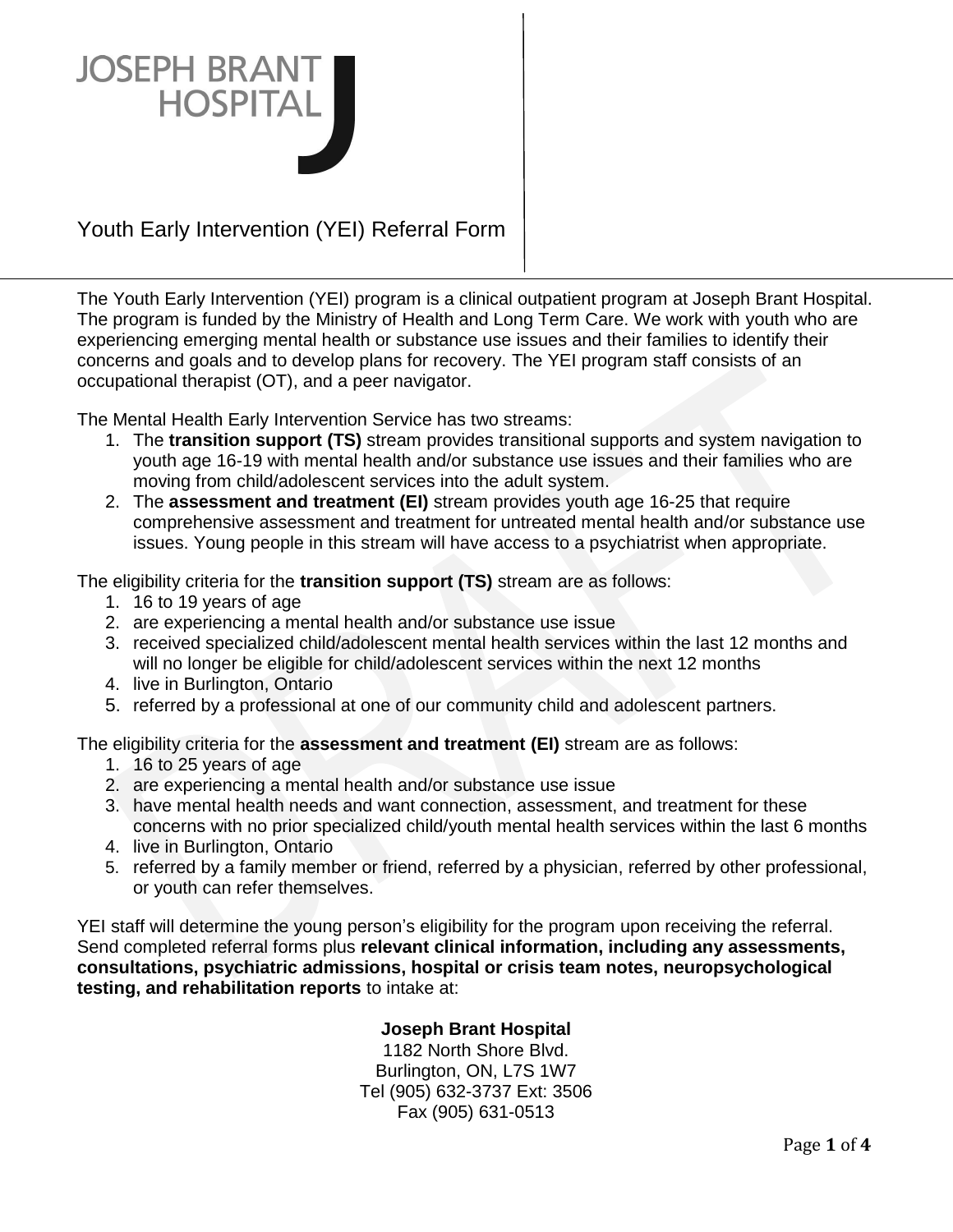

**Fax completed form to Intake at Joseph Brant Hospital at (905) 631-0513** Date:

# **Your Information / Information about the Young Person**

| (first middle last)                                                        |                                                                                                    |  |
|----------------------------------------------------------------------------|----------------------------------------------------------------------------------------------------|--|
|                                                                            |                                                                                                    |  |
| (first middle last)                                                        |                                                                                                    |  |
|                                                                            |                                                                                                    |  |
|                                                                            |                                                                                                    |  |
|                                                                            |                                                                                                    |  |
|                                                                            |                                                                                                    |  |
|                                                                            |                                                                                                    |  |
| Phone (preferred): $\underline{\hspace{1cm}}$ $(\underline{\hspace{1cm}})$ |                                                                                                    |  |
| OK to leave a message? □ Yes □ No □ Unsure                                 |                                                                                                    |  |
|                                                                            |                                                                                                    |  |
|                                                                            |                                                                                                    |  |
|                                                                            |                                                                                                    |  |
|                                                                            |                                                                                                    |  |
|                                                                            | If you are a voung person referring vourself you are welcome to bring a person who is a support to |  |

*If you are a young person referring yourself you are welcome to bring a person who is a support to you. Please fill out the family/friend section on page 3 with their information.*

#### **Referral Source Information**

| Referral Source: $\Box$ Self (complete portion above) $\Box$ Family Member $\Box$ GP $\Box$ Psychiatrist<br>□ School □ ED Crisis Team □ Inpatient Unit □ COAST □ Other: ___________________ |  |  |  |
|---------------------------------------------------------------------------------------------------------------------------------------------------------------------------------------------|--|--|--|
|                                                                                                                                                                                             |  |  |  |
| Organization:                                                                                                                                                                               |  |  |  |
|                                                                                                                                                                                             |  |  |  |
|                                                                                                                                                                                             |  |  |  |
|                                                                                                                                                                                             |  |  |  |
|                                                                                                                                                                                             |  |  |  |
|                                                                                                                                                                                             |  |  |  |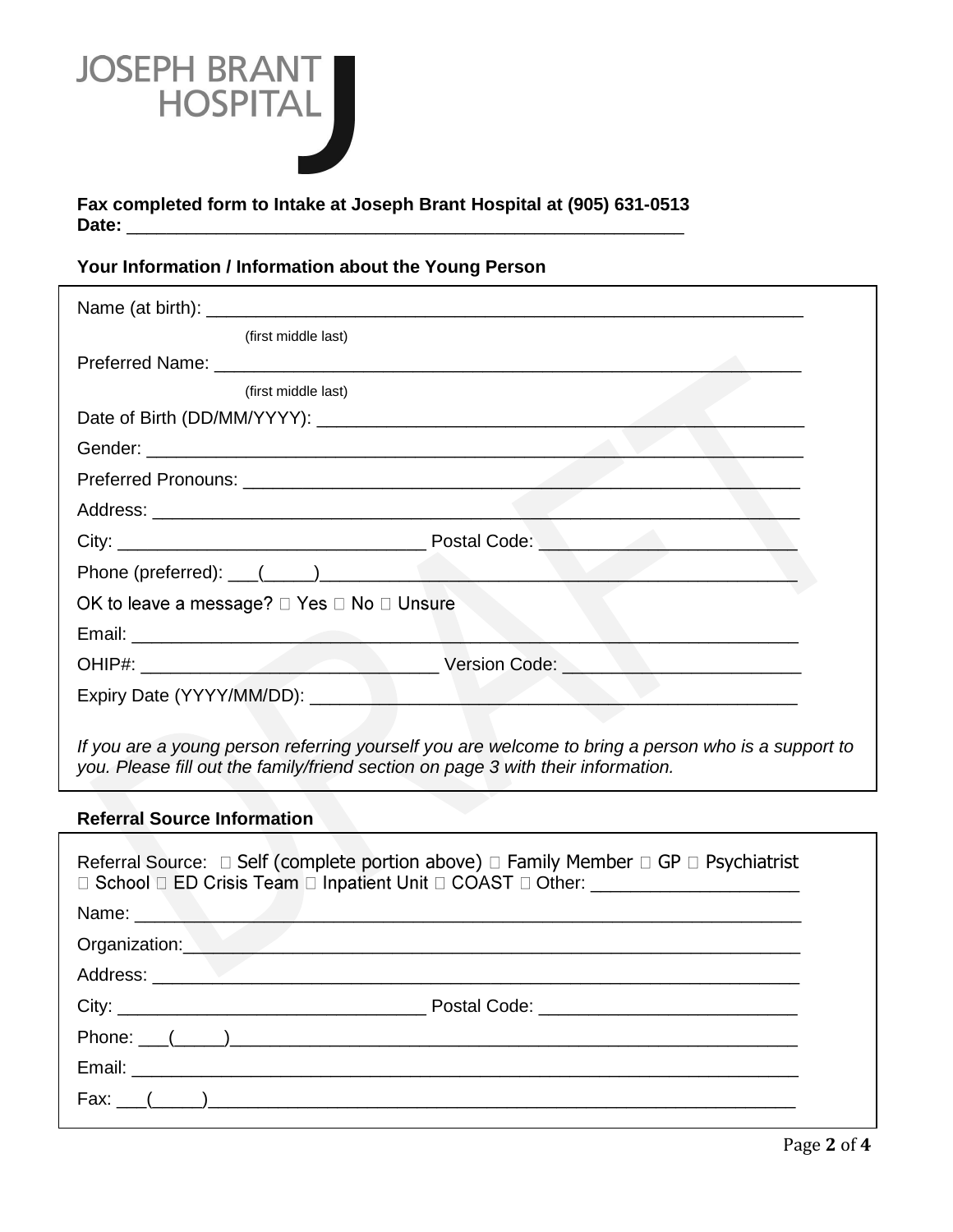

Will you or another person from your service have continued involvement with the young person you are referring? Who? \_\_\_\_\_\_\_\_\_\_\_\_\_\_\_\_\_\_\_\_\_\_\_\_\_\_\_\_\_\_\_\_\_\_\_\_\_\_\_\_\_\_\_\_\_\_\_\_\_\_\_

Reason for Referral (provide brief description):

Is this person aware of this referral and is agreeable to service?  $\Box$  Yes  $\Box$  No

### **Family / Friend / Support Person's Information**

| □ Same as referral source                                                                                                                                                                                                            |  |
|--------------------------------------------------------------------------------------------------------------------------------------------------------------------------------------------------------------------------------------|--|
|                                                                                                                                                                                                                                      |  |
|                                                                                                                                                                                                                                      |  |
| Phone (preferred): ( )                                                                                                                                                                                                               |  |
| Secondary phone: ( )                                                                                                                                                                                                                 |  |
| Email: <u>Constantino and Constantino and Constantino and Constantino and Constantino and Constantino and Constantino and Constantino and Constantino and Constantino and Constantino and Constantino and Constantino and Consta</u> |  |
| Is this person aware you want them involved? $\Box$ Yes $\Box$ No                                                                                                                                                                    |  |

## **Family Physician Information**

| Do you/the young person have a family physician? $\Box$ Yes $\Box$ No $\Box$ Same as Referral Source                   |  |  |
|------------------------------------------------------------------------------------------------------------------------|--|--|
| Physician Name: <u>Communication and Communications</u> and Christmas and Christmas and Christmas and Christmas and Ch |  |  |
| Physician's Billing Number: <u>Andrea Billing Community of Billing Community of Billing Community of Billing</u>       |  |  |
| Physician Phone: (Company Company Company Company Company Company Company Company Company Company Company Compa        |  |  |
|                                                                                                                        |  |  |
|                                                                                                                        |  |  |